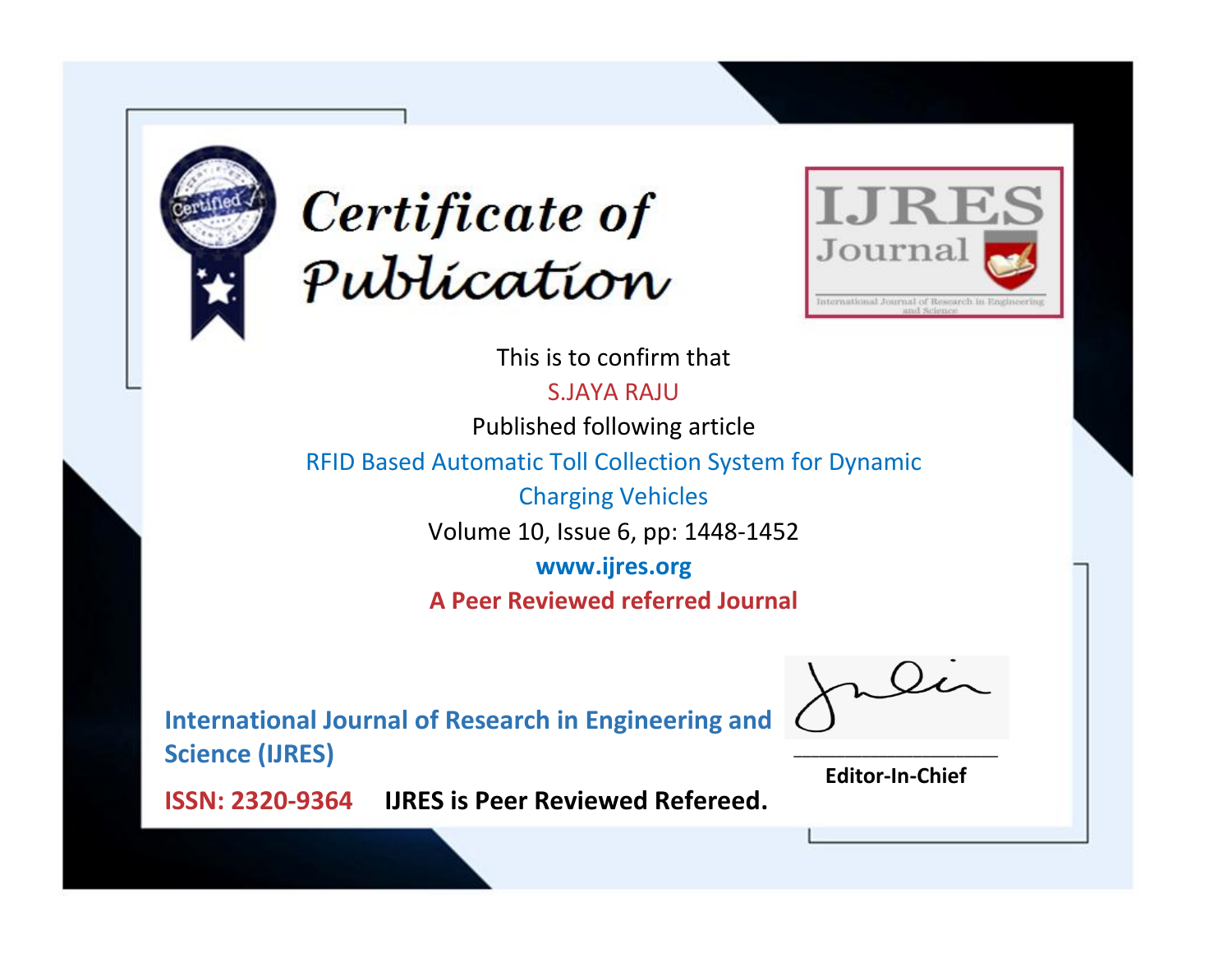



This is to confirm that K.LEELA SAI KOTESWARI

Published following article

RFID Based Automatic Toll Collection System for Dynamic

Charging Vehicles

Volume 10, Issue 6, pp: 1448-1452

**www.ijres.org**

**A Peer Reviewed referred Journal**

**International Journal of Research in Engineering and Science (IJRES)**

\_\_\_\_\_\_\_\_\_\_\_\_\_\_\_\_\_\_\_\_\_\_\_\_ **Editor-In-Chief**

**Journal.**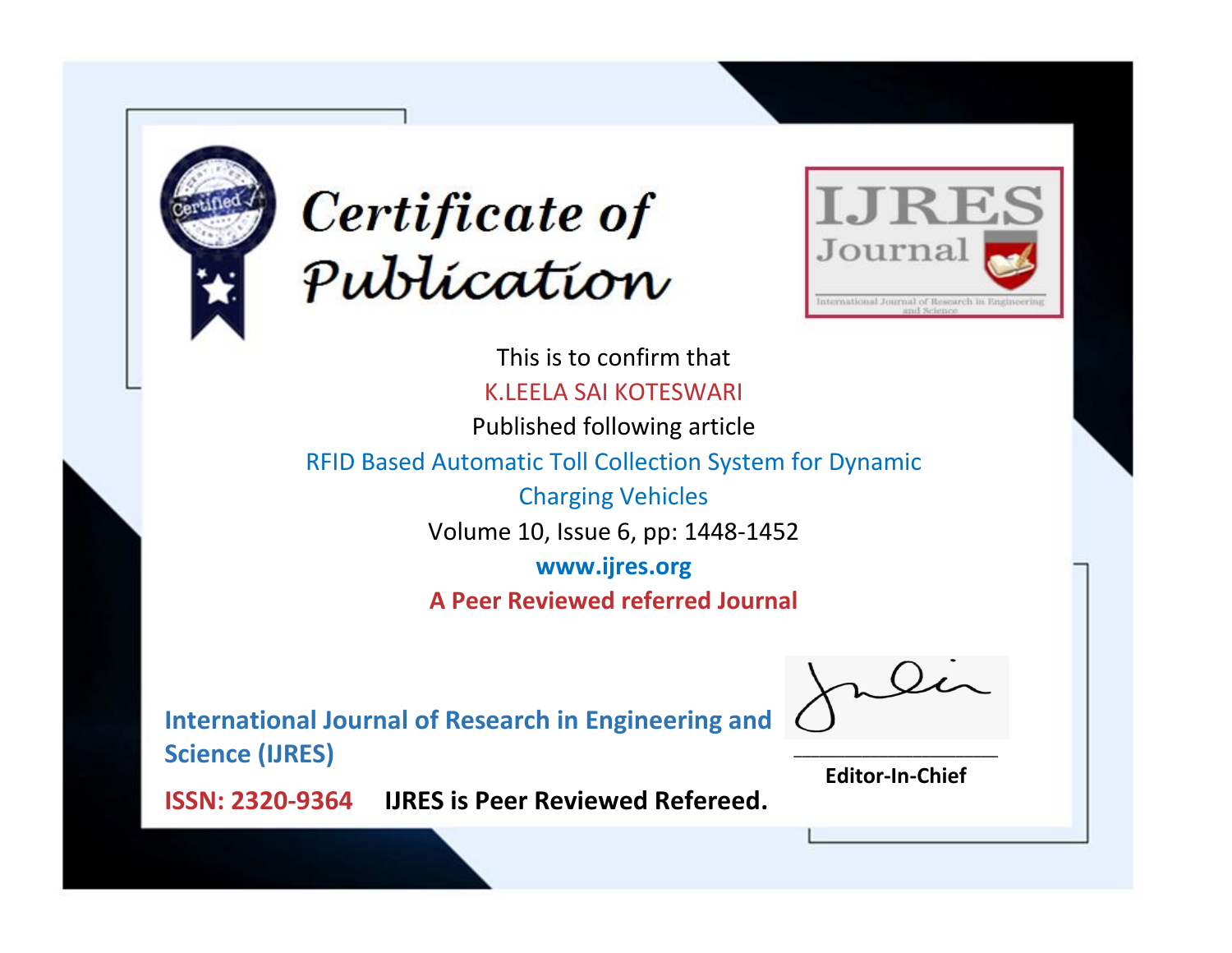



This is to confirm that

K.G.DEEPIKA

Published following article

RFID Based Automatic Toll Collection System for Dynamic

Charging Vehicles

Volume 10, Issue 6, pp: 1448-1452

**www.ijres.org**

**A Peer Reviewed referred Journal**

**International Journal of Research in Engineering and Science (IJRES)**

\_\_\_\_\_\_\_\_\_\_\_\_\_\_\_\_\_\_\_\_\_\_\_\_ **Editor-In-Chief**

**Journal.**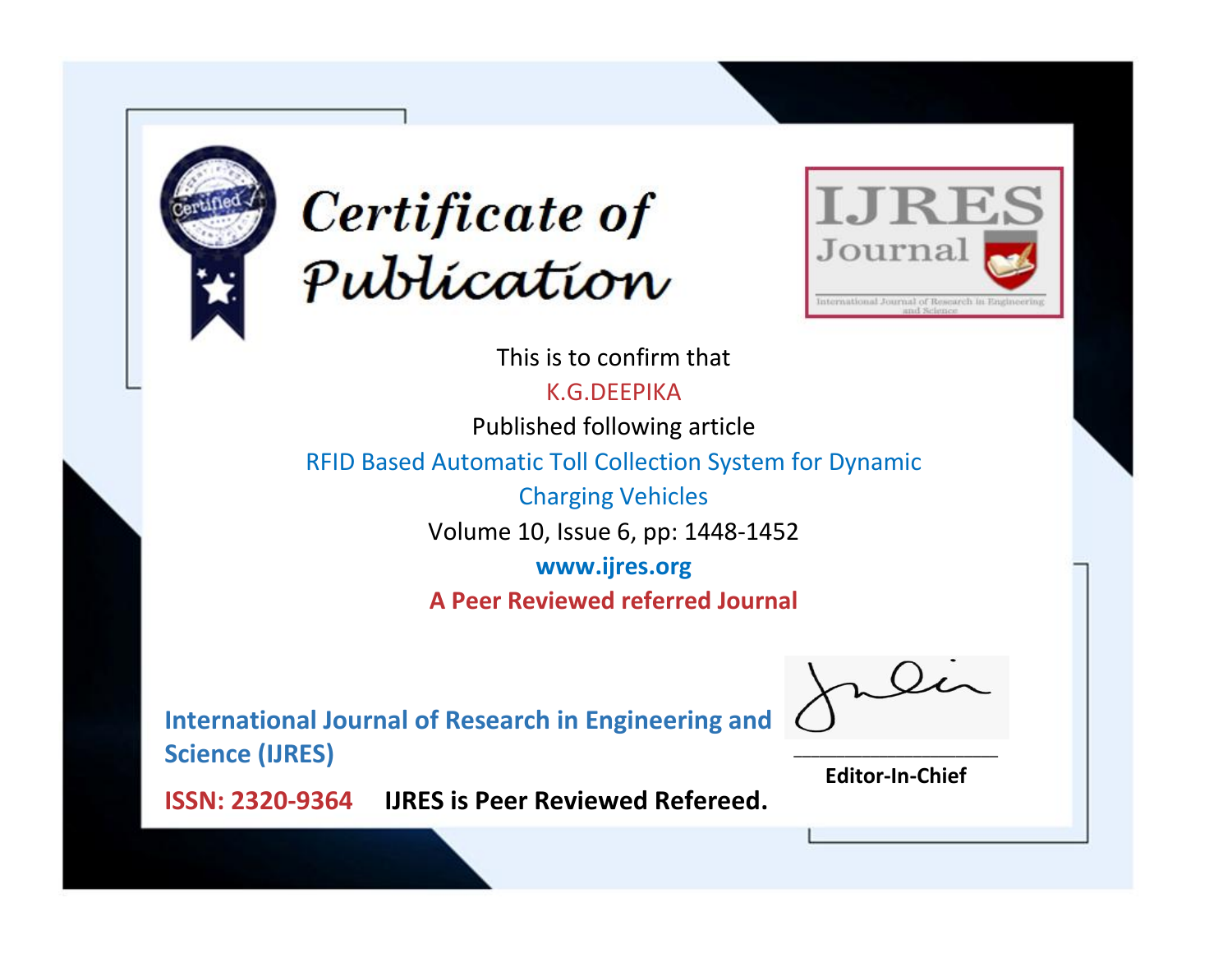



This is to confirm that

N.KAVYA

Published following article

RFID Based Automatic Toll Collection System for Dynamic

Charging Vehicles

Volume 10, Issue 6, pp: 1448-1452

**www.ijres.org**

**A Peer Reviewed referred Journal**

**International Journal of Research in Engineering and Science (IJRES)**

\_\_\_\_\_\_\_\_\_\_\_\_\_\_\_\_\_\_\_\_\_\_\_\_ **Editor-In-Chief**

**Journal.**